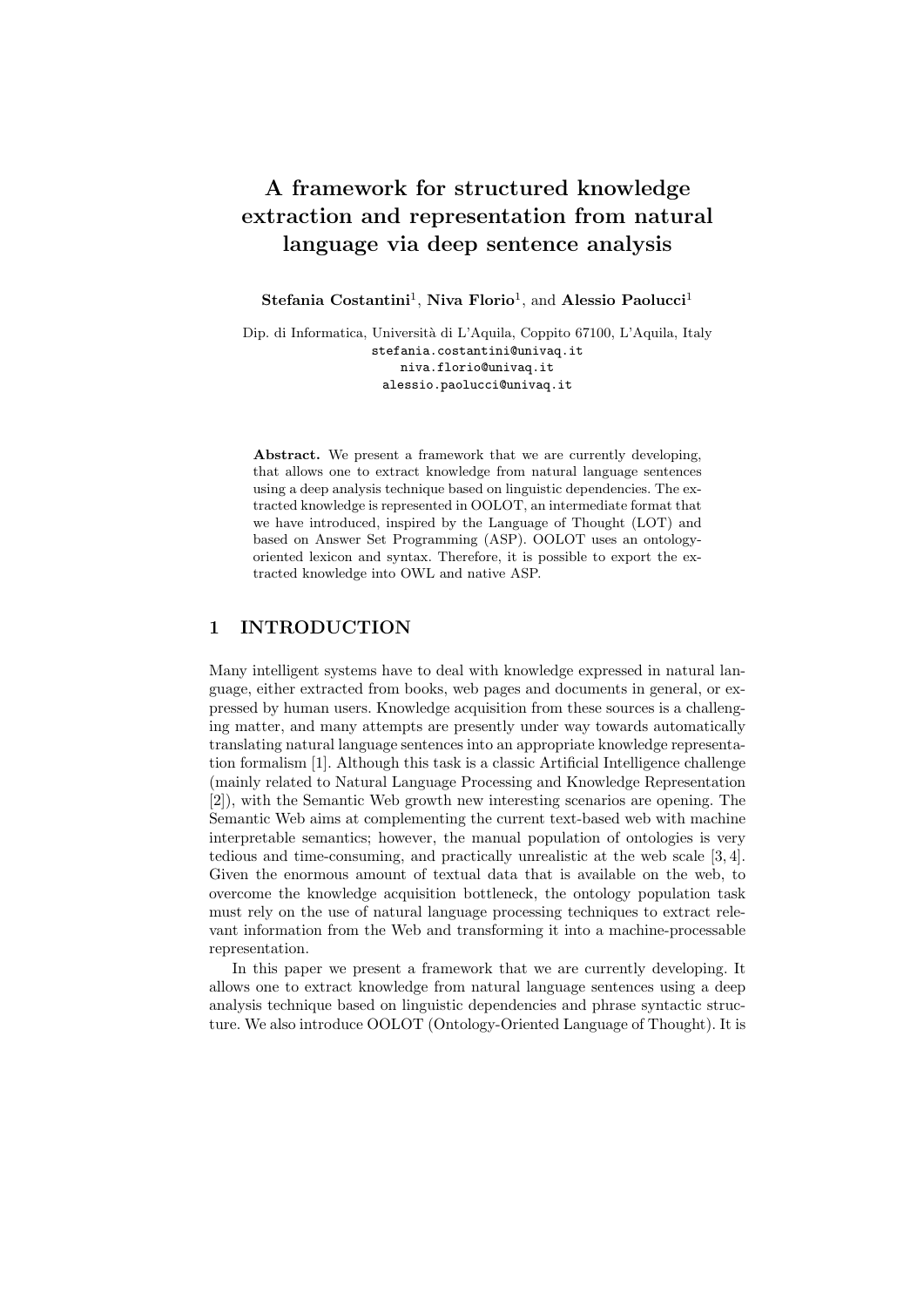an intermediate language based on ASP, specifically designed for the representation of the distinctive features of the knowledge extracted from natural language. Since OOLOT is based on an ontology-oriented lexicon, our framework can be easily integrated in the context of the Semantic Web.

It is important to emphasize that the choice of ASP is a key point and it is of fundamental relevance. In fact according to [5], this formalism is the most appropriate one to deal with normative statements, default statements, exceptions and many other characteristic aspects of knowledge encoded through Natural Language.

Though this is an ongoing work, we believe to be able to argue in favour of the usefulness and the potential of the proposed approach.

In particular, in Section 2 we introduce the framework architecture. In Section 3 we analyze the state of the art for parsing and extraction of dependencies taking into account our translation needs, taking into particular account three kinds of parsers. Section 4 describes the context disambiguation and lexical item resolution methods that we have devised. Section 5 introduces the intermediate format OOLOT, while Section 6.3 describes the translation methodology with the help of an example. Finally, Section 7 shows an exporting from OOLOT into OWL example, and in Section 8 we conclude with a brief resume of achieved goals and future works.

## **2 FRAMEWORK ARCHITECTURE**

The proposed framework aims at allowing automatic knowledge extraction from plain text, like a web page, producing a structured representation in OWL or ASP as output. Thus, the framework can be seen as a standalone system, or can be part of wider workflow, e.g. a component of complex semantic web applications.

Starting from plain text written in natural language, as first step we process the sentence through a statistical parser (see Section 3). If we use a parser with embedded dependency extractor, we can perform a single step and have as output both the parse tree (constituents), and in the meantime the dependency graph. Otherwise, if we use two different components, the workflow is that of Fig.1. In this case, we use a simple algorithm for context disambiguation (see Section 4). Then, each token is resolved w.r.t. popular ontologies including DBPedia and OpenCYC and the context is used in case of multiple choices.

At this point we have enough information to translate the knowledge extracted from a natural language sentence into our intermediate OOLOT format. OOLOT stands for "Ontological Oriented Language Of Though", a language mainly inspired by [6], that we have introduced as an intermediate representation language for the extracted knowledge in a way that is totally independent from the original lexical items, and therefore, from the original language. OOLOT is itself a language, but its lexicon is ontology-based; it uses Answer Set Programming as basic host environment that allows us to compose a native, high expressive knowledge representation and reasoning environment. For the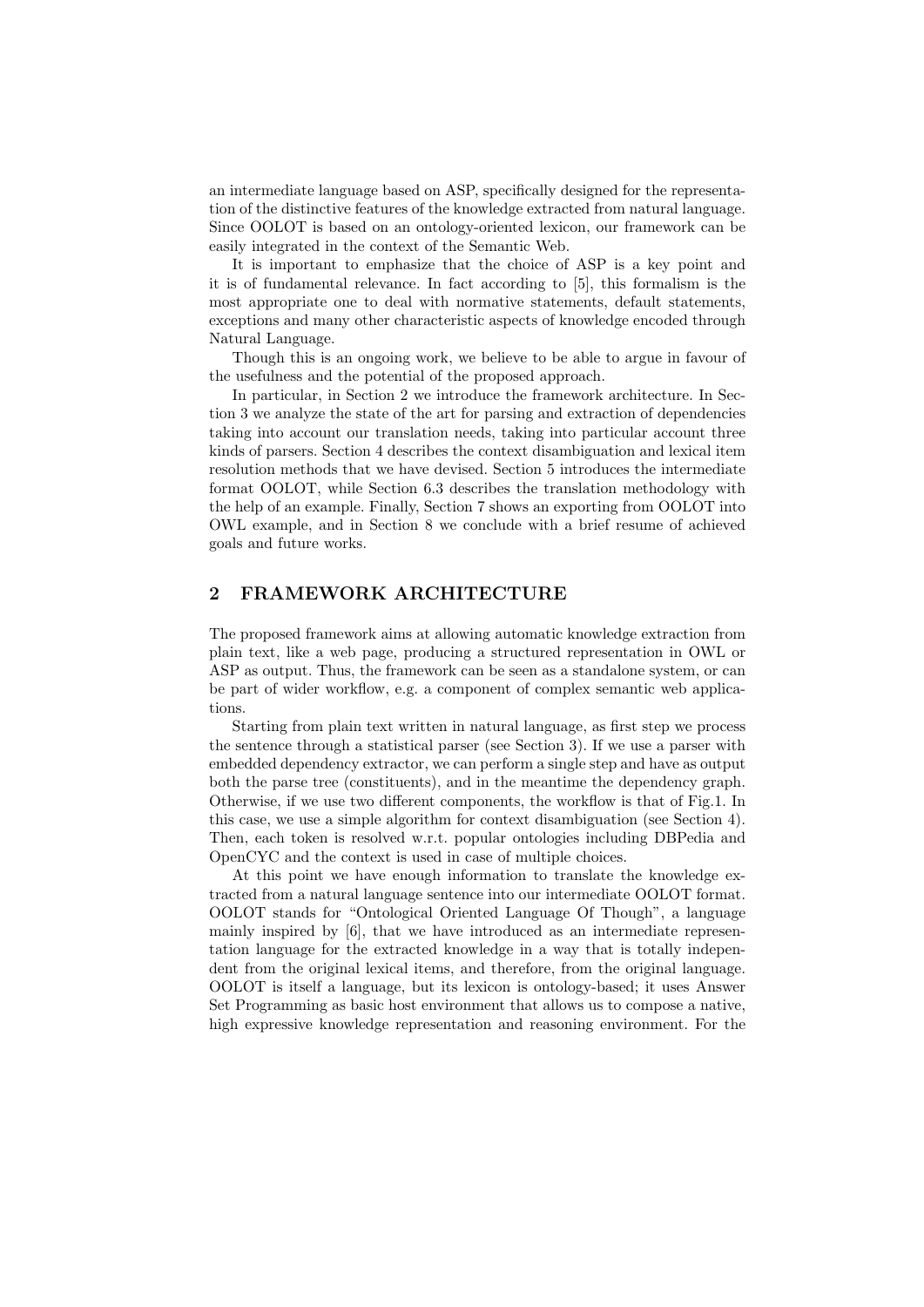

**Fig. 1.** The framework architecture

translation process described in Section 6, we employ a *λ*-calculus engine that drives the translation into OOLOT, using information about the deep structure of the sentence extracted in the previous steps.

From the ontology-based Language of Thought it is possible to directly translate the encoded knowledge into OWL. In addition, it is also possible to export the knowledge base in pure ASP.

### **3 PARSING**

#### **3.1 Background**

In informatics and linguistics, parsing is the process that can determine the morpho-syntactic structure of a sentence; parsing associates a sentence expressed in a natural language with a structure (e.g. a parse tree structure), that analyses the sentence by a certain point of view; thus there are morphological parsing, syntactic parsing, semantic parsing, etc.

With regard to the syntactic parsing, analysis consists of a definition of the phrases building up the sentence in their hierarchical order, likewise the constituent analysis proposed by Chomsky [7]. In the 1950s Noam Chomsky said natural language sentences can be generated by a formal grammar [8, 7]; this is the so-called generative approach, motivated by the fact that people are able to generate sentences that are syntactically correct and totally new (i.e., that have never been heard before). Syntactic parser decomposes a text into a sequence of tokens (for example, words), and attributes them their grammatical functions and thematic or logical roles, with respect to a given formal grammar. The task of syntactic parser is to say if the sentence can be generated by the grammar and, if so, it gives the appropriate sentence syntactic representation (called parse tree), showing also the relations between the various elements of the sentence [8,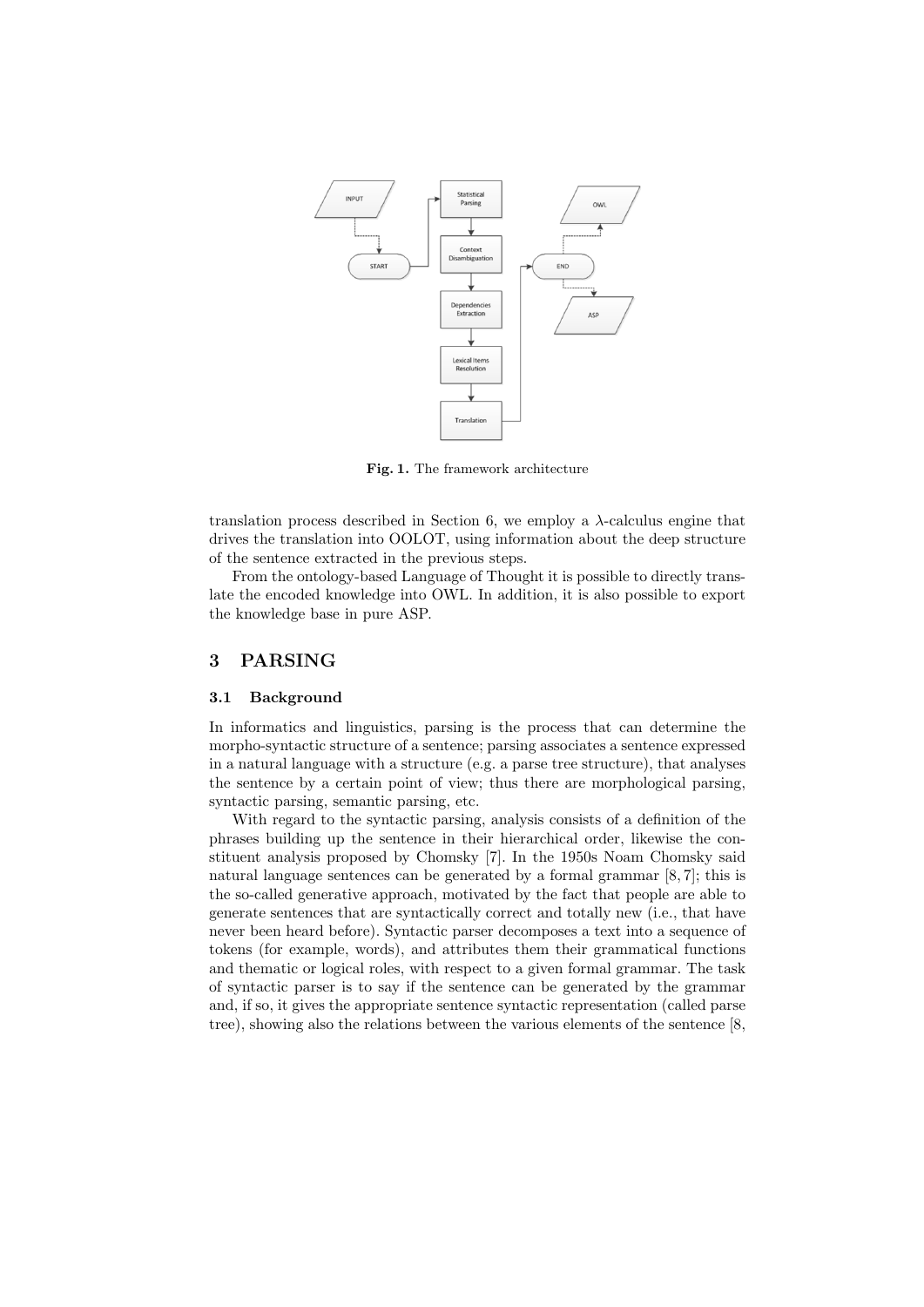Most of today's syntactic parsers are mainly statistical  $[9-12]$ . They are based on a corpus of training data that have been previously annotated (parsed) by hand. This approach allows the system to gather information on the frequency with which the various constructs are needed in specific contexts. A statistical parser can use a search procedure on the space of all candidates, and it would provide the probability of each candidate and makes it possible to derive the most probable parse of a sentence.

In the '90, Collins proposes a conditional and generative model which describes a straightforward decomposition of a lexicalized parse tree [11, 12] based on a Probabilistic Context Free Grammar (PCFG). Charniak and Johnson's parser [10, 13] is based on a parsing algorithm for PCFG, but it is a lexicalized N-Best PCFG parser: it is a generative and discriminative reranking parser which uses the MaxEnt reranker to select the best among the possible parses. The Berkeley parser uses an automatically induced PCFG, parsing sentences with a hierarchical state-splitting. Only statistics is not enough to determine when to split each symbol in sub-symbols  $[14]$ ; thus  $[14, 15]$  present an automatic approach for obtaining annotation trees through a split-merge method. At a first stage, this parser considers a simple PCFG derived from a treebank, but then it iteratively refines this grammar, in order to sub-categorize basic symbols (like NP and VP) into sub-symbols. So non-terminal basic symbols are split and merged in order to maximize the training treebank and to add a larger number of annotations to the previous grammar. This parser can learn automatically the type of linguistic distinction showed in the manually annotated treebank and then it can create annotation trees thanks to a more complex and complete grammar.

Statistical parsing is useful to solve problems like ambiguity and efficiency, but with this kind of parsing we lose part of the semantic information; this aspect is recovered thanks to dependency representation [16].

Dependency grammars (DGs) were proposed by the French linguist Tesnière [17] and have recently received renewed attention (cfr. [18] and the references therein). In Dependency Grammars, words in a sentence are connected by means of binary, asymmetrical governor-dependent relationships. In fact, Tesnière assumes that each syntactic connection corresponds to a semantic relation. In a sentence, the verb is seen as the highest level word, governing a set of complements, which govern their own complements themselves. Opposed to the notion of the sentence division into a subject and predicate, the grammatical subject in Tesnière's work is also considered subordinate to the verb. The valence of a verb (its property of requiring certain elements in a sentence) determines the structure of the sentence it occurs in. Tesnière distinguishes between actants, which are required by the valence of the verb, and circonstants which are optional.

#### **3.2 Parser analysis**

It is difficult to evaluate parsers; we can compare them in many ways, such as the speed with which they examine a sentence or their accuracy in the analysis

7].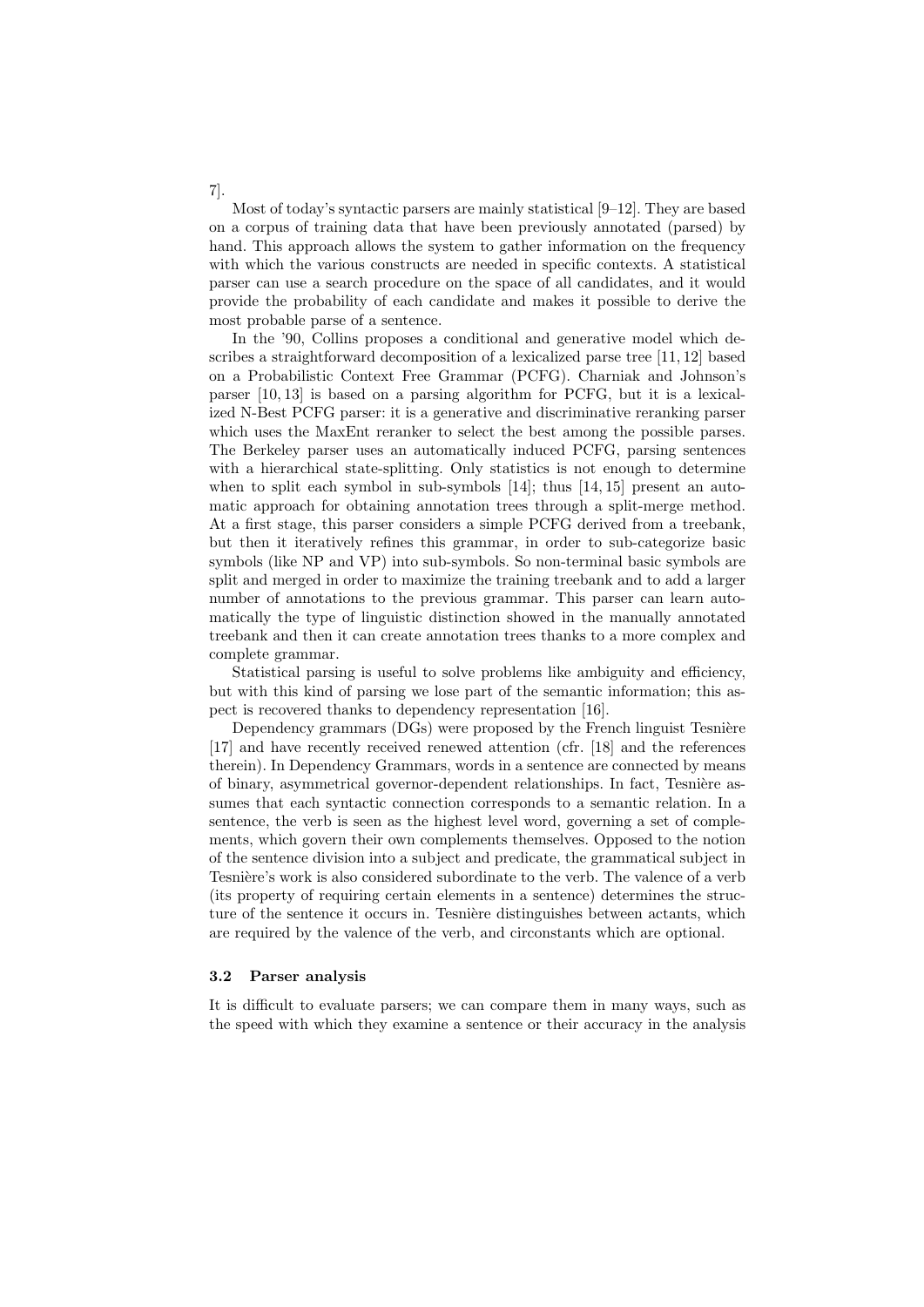(e.g. [23]). The task based evaluation seems to be the best one [16, **?**]: we must choose whether to use a parser rather than another simply basing on our needs. At this stage of our ongoing research, we use the Stanford parser because it is more suited to our requirements, both for the analysis of the constituents and for that of the dependencies.

Stanford parser performs a dependency and constituent analysis [19, 20]. This parser provides us with different types of parsing. In fact, it can be used as an unlexicalized PCFG parser [19] to analyse sentences, or it can be used as a lexicalized probabilistic parser  $[20]$ . Thanks to an  $A^*$  algorithm, the second version combines the PCFG analysis with the lexical dependency analysis. At the moment the Stanford parser provides us a typed dependency and a phrase structure tree. The Stanford typed dependencies (cfr. [16]) describe the grammatical relations in a sentence. The relations are binary and are arranged hierarchically; as Tesnière suggested, Stanford dependency relations have a head and its dependent but, unlike Tesnière, the head of a dependency can be any content words, not only verbs. Thanks to rules [21] applied on phrase structure trees (also created by the Stanford parser), typed dependencies are generated.

In particular, for constituent analysis, we choose to analyse the sentence *"Many girls eat apples."*. Seeing Fig.2, we can notice that the parser attributes to each token its syntactic roles, and it provides us also the grammatical function of each word. In order to better understand the hierarchy of the syntactic structure is useful to represent it as a tree (Fig.3).

```
(ROOT
(S
 (NP (JJ Many) (NNS girls))
 (VP (VBP eat)
  (NP (NNS apples)))
(. \ .))
```
**Fig. 2.** Phrase structure produced by the Stanford parser for the sentence "Many girls eat apples".

With regard to dependency analysis, the Stanford parser gives us two versions of this analysis: the typed dependency structure (Fig.4) and the collapsed typed dependency structure (Fig.5). In the first, each node of the sentence is a node connected with a binary relation to another node; in the second, prepositions are turned into relations (unfortunately, in this example, you may not notice the difference). Thus, Fig.4 and Fig.5 show us that *girls* and *many* are connected with an *amod* relation, that means an adjective phrase modifies the meaning of the noun phrase; *eat* is connected to *girls* with a *nsubj* relation, where the noun phrase is the syntactical subject of the verb; *eat* and *apple* are connected with a *dobj* relation because the direct object of the verb phrase is the object of the verb [16].

As reference for the following steps, we use the Stanford syntactic phrase structure (Fig.2) and the Stanford collapsed typed dependencies structure (Fig.5).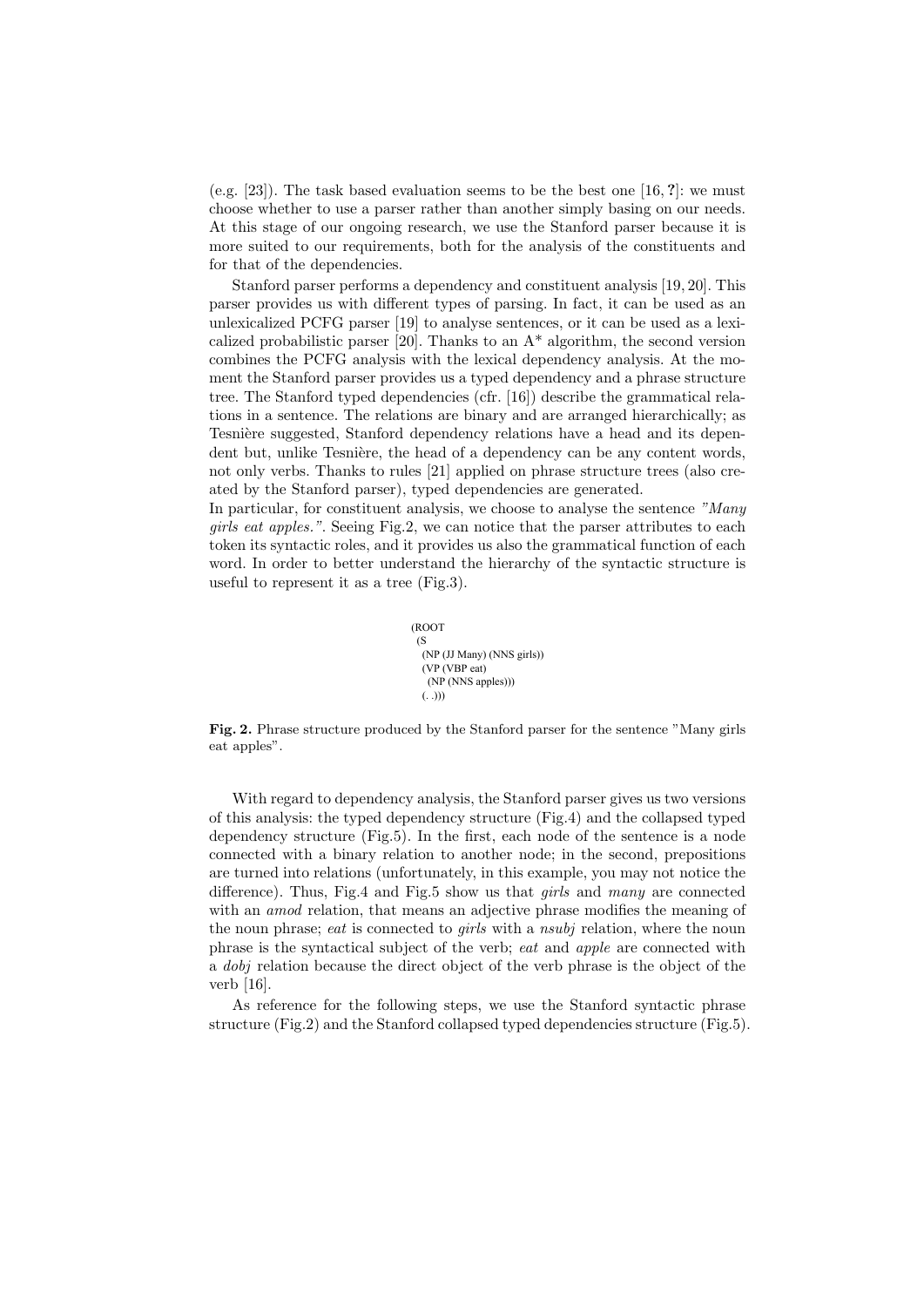

**Fig. 3.** Parse tree of the sentence "Many girls eat apples." for the analysis done by the Stanford parser.

amod(girls-2, Many-1) nsubj(eat-3, girls-2) dobj(eat-3, apples-4)

**Fig. 4.** Typed dependency structure produced by the Stanford parser for the sentence "Many girls eat apples.".

> amod(girls-2, Many-1) nsubj(eat-3, girls-2) dobj(eat-3, apples-4)

**Fig. 5.** Collapsed typed dependency structure produced by the Stanford parser for the sentence "Many girls eat apples.".

## **4 CONTEXT DISAMBIGUATION AND LEXICAL ITEM RESOLUTION**

The context disambiguation task is a very important step in our work flow, as we need to assign each lexical unit to the correct meaning, and this is particularly hard due to the polysemy. For this task, we use a simple algorithm: we have a finite set of contexts (political, technology, sport, ...), and as first step we built a corpus of web pages for each context, and then we used each set as a training set to build a simple lexical model. Basically we build a matrix where for each row we have a lexical item, and for each column we have a context. The relation (lexical item, context) is the normalized frequency of each lexical item into the given context. The model is then used to assign the correct context to a given sentence. We use a  $n \times m$  matrix, where  $n$  is the number of lexical tokens (or items), and *m* is the number of contexts. In other words, we give a score for each lexical token in relation to each context. To obtain the final score we perform a simple sum of the local values to obtain the global score, and thus assign the final context to the sentence. Our method for context disambiguation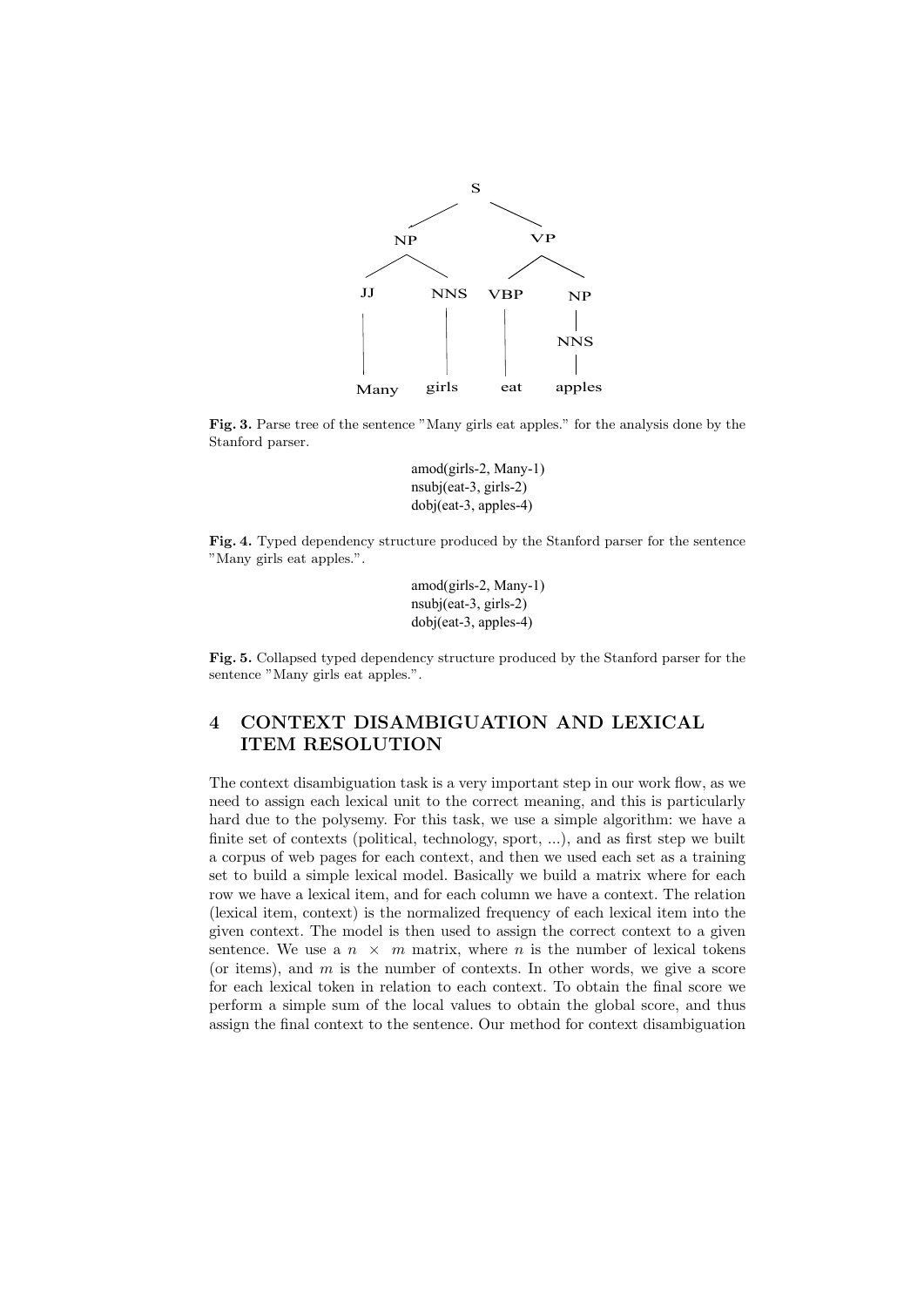can certainly be improved, in particular [25], seems to be a good development direction.

The context is crucial to choose the correct reference when a lexical item has multiple meanings, and thus, in an ontology can be resolved in multiple references. The context becomes the key factor for the resolution of each lexical item to the relative reference.

We perform a lookup in the ontology for each token, or a set of them (using a sliding window of length k). For example, using DBPedia, for each token (or a set of tokens of length k), we perform a SPARQL query, assuming the existence of a reference to the lexical item: if this is true, we've found the reference, otherwise we go forward. If we found multiple references, we use the context to choose the most appropriate one.

Given the sentence *Many girls eat apples* and it's syntactic phrase structure (Fig.2) and dependencies structure (Fig.5), as first step we tokenize the sentence, obtaining:

*Many*, *girls*, *eat*, *apples*.

Before the lookup, we use the part of speech tagging from the parse tree to group the consecutive tokens that belong to the same class. In this case, such peculiar aspect of natural language is not present and thus the result is simply the following:

(*Many*), (*girls*), (*eat*), (*apples*).

Excluding the lexicon for which we have a direct form, for each other lexicon the reference ontology is resolved through a full text lookup; thus we obtain the lexical item resolution in Table 1.

| Lexicon | Ontology | URI                               |
|---------|----------|-----------------------------------|
| girls   | DBPedia  | http://dbpedia.org/resource/Girl  |
| eat     | DBPedia  | http://dbpedia.org/class/Eating   |
| apples  | DBPedia  | http://dbpedia.org/resource/Apple |

**Table 1.** Lexical item resolution example

## **5 FROM THE LANGUAGE OF THOUGHT TO OOLOT**

The Language of Thought (LOT) is an intermediate format mainly inspired by [6]. It has been introduced to represent the extracted knowledge in a way that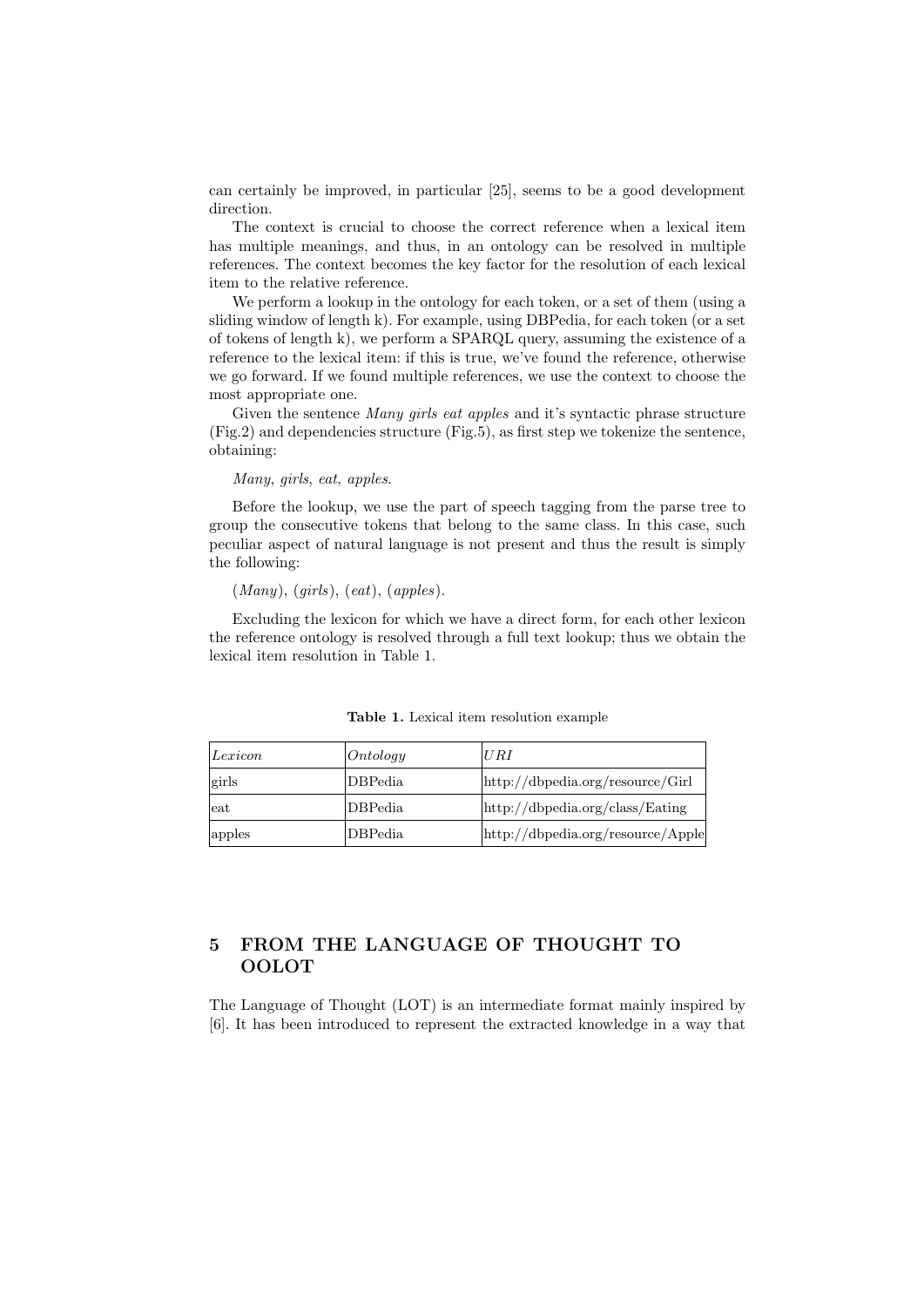is totally independent from original lexical items and, therefore, from original language.

Our LOT is itself a language, but its lexicon is ontology oriented, so we adopted the acronym OOLOT (Ontology-Oriented Language Of Thought). This is a very important aspect: OOLOT is used to represent the knowledge extracted from natural language sentences, so basically the bricks of OOLOT (lexicons) are ontological identifier related to concepts (in the ontology), and they are not a translation at lexical level.

In [26] a translation methodology from natural language sentences into ASP that takes into accounts all words of the sentence is presented. In this method, the final representation is itself dependent from the original lexical structure, and this is sub-optimal if we want to export our knowledge base into a more general formalism like, e.g., OWL.

In the next section we present the translation process.

### **6 TRANSLATING INTO OOLOT**

#### **6.1 Background**

[26] describes a technique for extracting knowledge from natural language and automatically translate it into ASP. To achieve this result we built an extension of *λ*-calculus and we have introduced meta expressions to fully automate the translation process, originally inspired by [5].

This is a key point in the process of representing knowledge extracted from natural language, and thus for using it into other contexts, e.g. the Semantic Web. The selection of a suitable formalism plays an important role: in fact, though under many aspects first-order logic would represent a natural choice, it is actually not appropriate for expressing various kinds of knowledge, i.e. for dealing with default statements, normative statements with exceptions, etc. Recent work has investigated the usability of non-monotonic logics, like ASP [5] with encouraging results in terms of dealing with the kind of knowledge represented through natural language.

OOLOT allows us to have native reasoning capabilities (using ASP) to support the syntactic and semantic analysis tasks. Embedded reasoning is of fundamental importance for the correct analysis of complex sentences, as shown in [27]. The advantages of adopting an ASP-based host language is not limited to the previous aspects: in fact, the integration of ASP and the Semantic Web is not limited to the Natural Language Processing side. Answer Set Programming fits very well with Semantic Web as demonstrated by the recent research efforts of integrating rule-based inference methods with current knowledge representation formalisms in the Semantic Web [28, 29].

Ontology languages such as OWL and RDF Schema are widely accepted and successfully used for semantically enriching knowledge on the Web. However, these languages have a restricted expressivity if we have to infer new knowledge from existing one. Semantic Web needs a powerful rule language complementing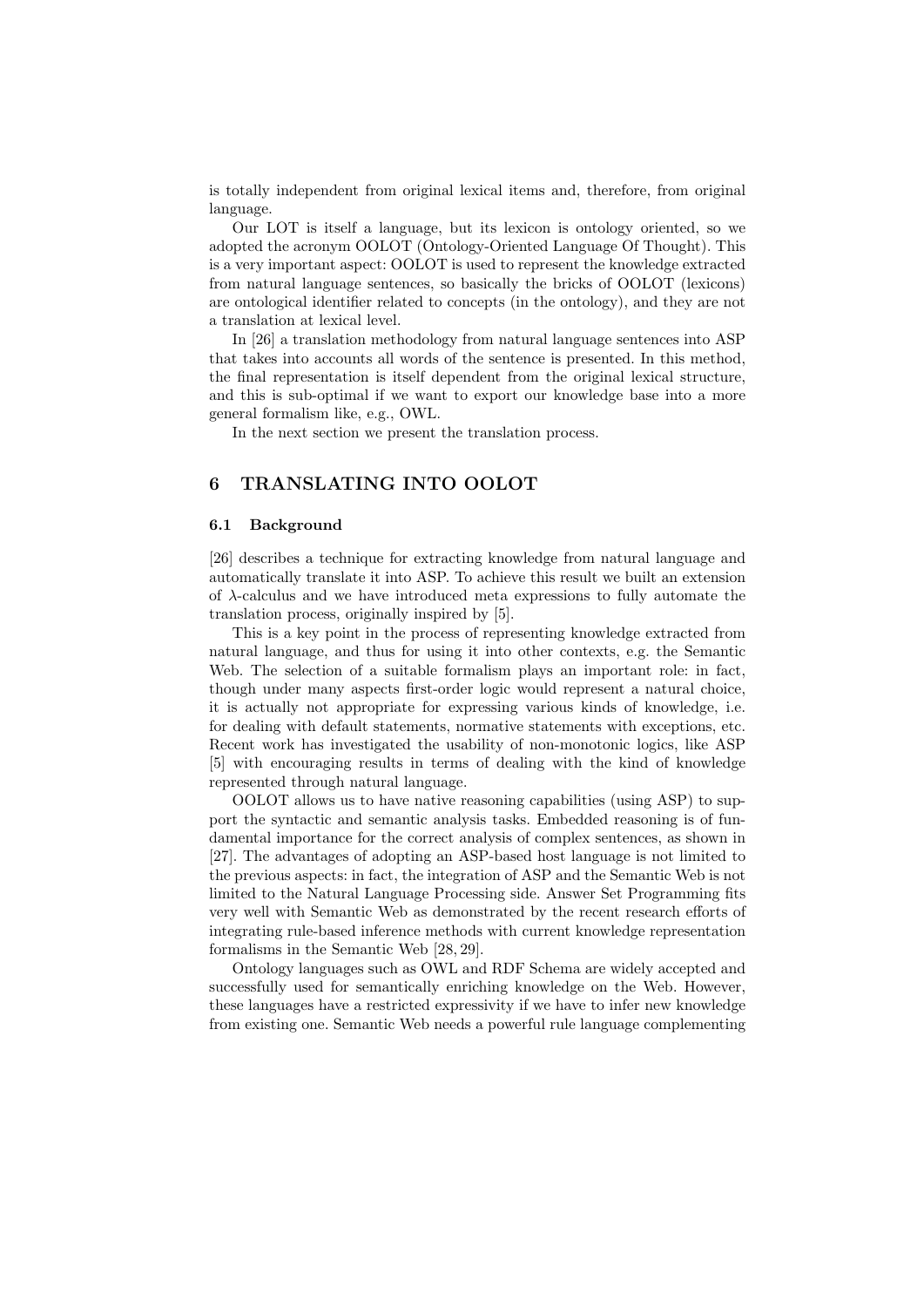its ontology formalisms in order to facilitate sophisticated reasoning tasks. To overcome this gap, different approaches have been presented on how to combine Description Logics with rules, like in [29].

#### **6.2 Lambda Calculus**

*λ*-calculus is a formal system designed to investigate function definition, function application and recursion. Any computable function can be expressed and evaluated via this formalism [30]. In [26] we extended the *λ*-calculus introducing the  $\lambda$ -*ASP-Expression<sub>T</sub>* that allows a native support for ASP, and, at the same time, permits to formally instantiated to  $\lambda$ -ASP-Expression [5, 26]. For the purpose of our running example, the set of *λ*-*ASP*-*Expression<sup>T</sup>* is available in Table 2.

In the following subsection, we illustrate the translation process based on *λ*-calculus. It is important to note that the choice of the lambda calculus was made because it fully matches the specifications of the formal tool we need to drive the execution of the steps in the right way.

#### **6.3 Lambda-based translation**

According to the workflow in Fig.1, the translation from plain text to the OOLOT intermediate format makes use of the information extracted in several steps. The information on the deep structure of the sentence is now used to drive the translation using the  $\lambda$ -calculus according to the  $\lambda$ - expression definitions in Table2.

|      |      | $ \text{Lexicon} \text{SemClass} \lambda - ASP - expression T$                                                                 |
|------|------|--------------------------------------------------------------------------------------------------------------------------------|
|      | noun | $\lambda x. \langle noun \rangle(x)$                                                                                           |
|      | verb | $\lambda y. (verb)(y)$                                                                                                         |
|      |      | transVerb $ \lambda y.\lambda w.\langle verb\rangle(y,w)$                                                                      |
| many | det  | $\lambda u \lambda v$ .(<br>$v@X \leftarrow u@X,$<br>not $\neg v \mathbin{\odot} X$ .<br>possible(v@X,u@X),<br>usual(v@X, u@X) |

**Table 2.** The *λ*-ASP-expression template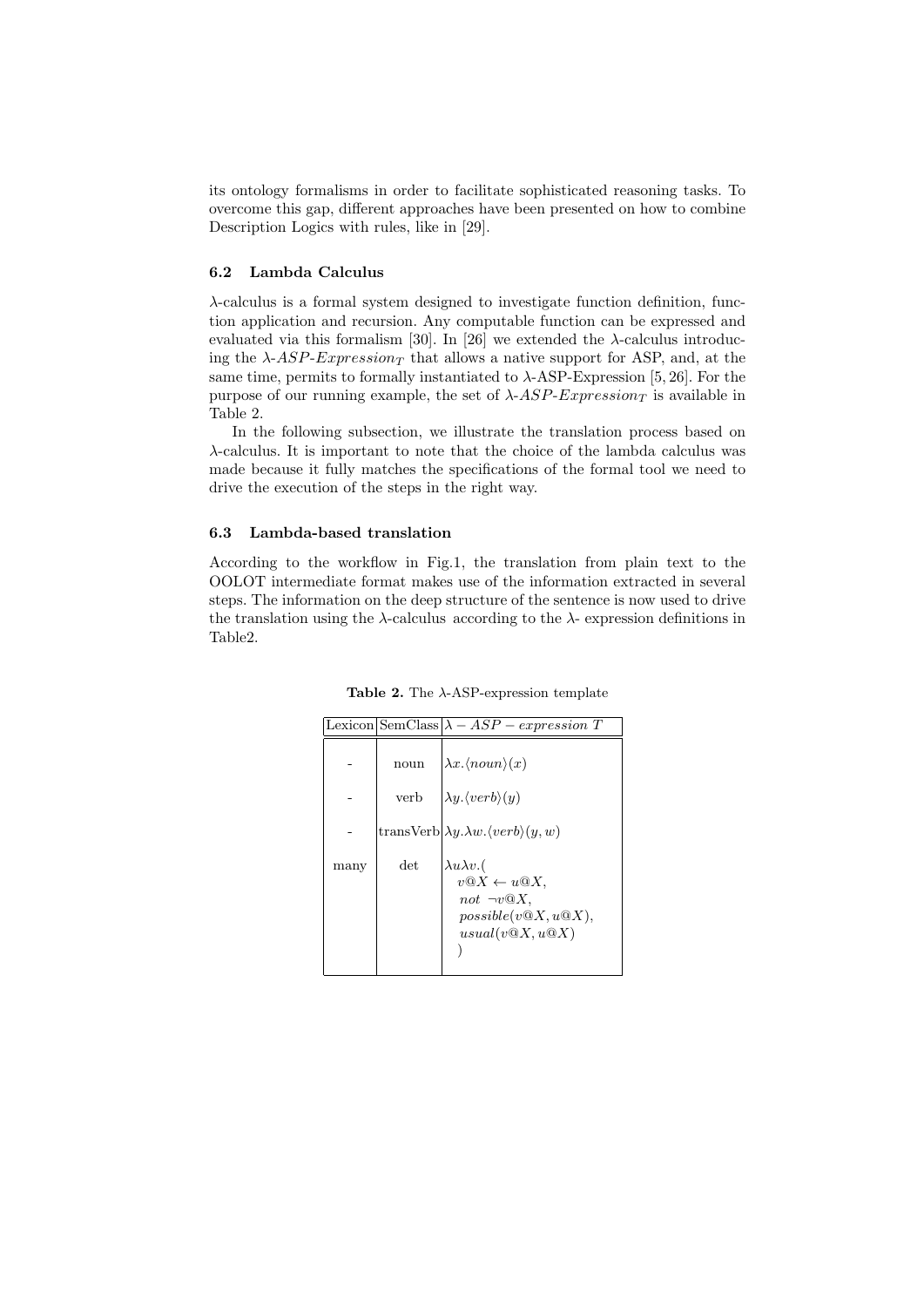For each lexicon, we use the phrase structure in Fig.2 to determine the semantic class to which it belongs. In this way, we are able to fetch the correct *lambda*-ASP-expression template from the Table 2.

For the running example, as result we have the *λ*-ASP-expressions of Table 3.

|        | Lexicon $\lambda - ASP - expression$                                                                                        |
|--------|-----------------------------------------------------------------------------------------------------------------------------|
| apples | $\lambda x. dbpedia: Apple(x)$                                                                                              |
| eat    | $\lambda y \lambda w \ldotp dbpedia : Eating(y, w)$                                                                         |
| girls  | $\lambda z \ldotp dbpedia : Girl(x)$                                                                                        |
| many   | $\lambda u \lambda v$ .(<br>$v@X \leftarrow u@X,$<br>not $\neg v \mathfrak{Q} X$ ,<br>possible(v@X,u@X),<br>usual(v@X, u@X) |

**Table 3.** The *λ*-ASP-expressions

Now, differently from [26], we use the dependencies, that is, we use the deep structure information, to drive the translation.

According to the dependency in Fig.5, the first relation that we use is *amod*(*girls−* 2*, many−*1). Thus, for the *λ*-calculus definition, we apply the *λ*-ASP-expression for *girls* to the *λ*-ASP-expression for *many*:

```
λuλv.(
 v@X \leftarrow u@X,not \neg v@X,possible(v@X, u@X),
 usual(v@X, u@X))@@(\lambda x.(dbpedia: Girl(x))
```
obtaining:

```
λv.(
 v@X \leftarrow dbpedia: Girl(X),not \neg v@X.
 possible(v@X, dbpedia: Girl(X)),usual(v@X, dbpedia: Girl(X)))
```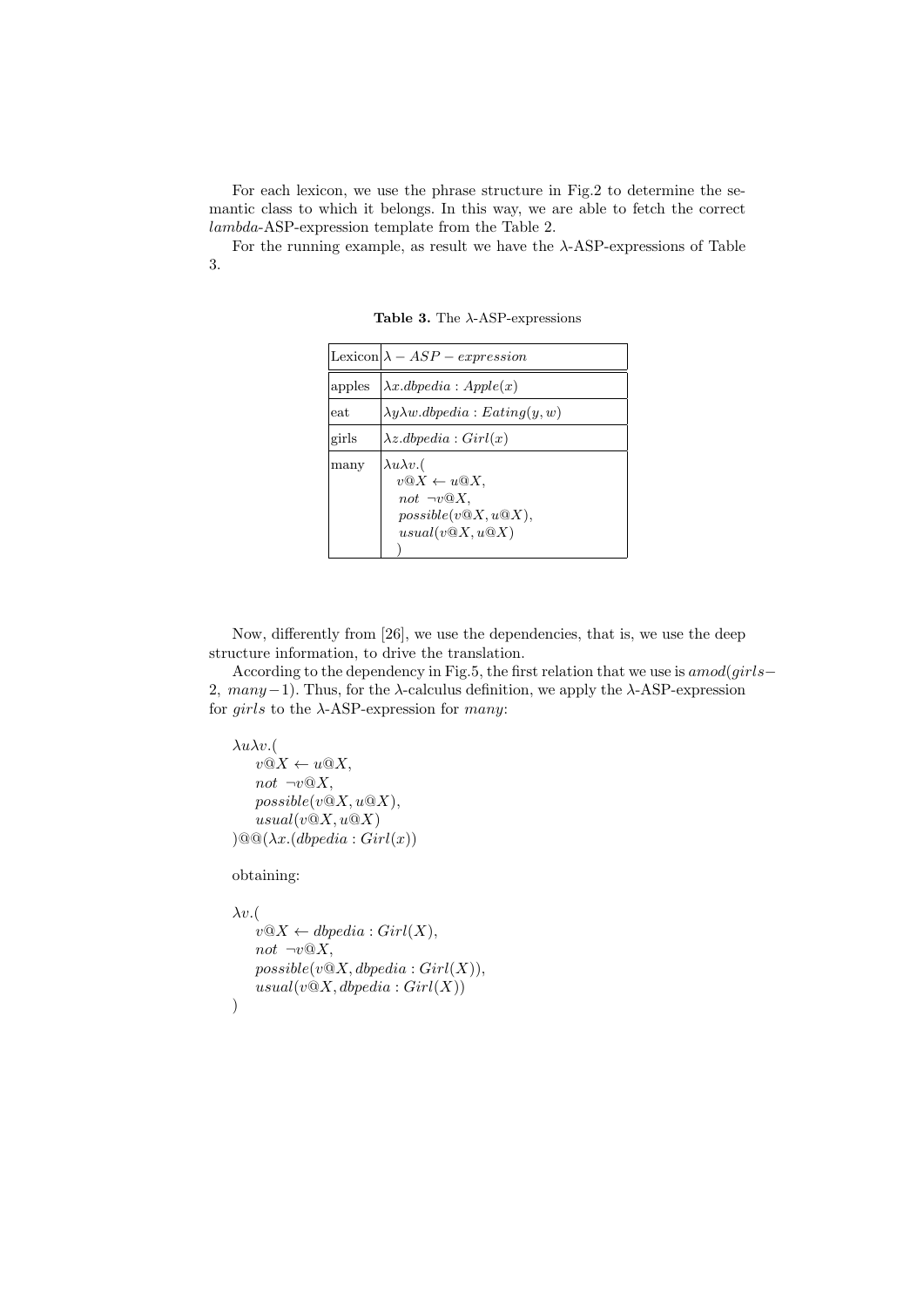The second relation, *nsubj*(*eat −* 3*, girls −* 2), drives the application of the *λ*-expression for *eat* to the expression for *girls* that we obtained in the previous step:

*λv.*(  $v@X \leftarrow dbpedia : Girl(X),$  $not \neg v \mathcal{Q} X$ ,  $possible(v@X, dbpedia: Girl(X)),$  $usual(v@X, dbpedia: Girl(X))$  $)\@@(\lambda z \lambda w. (dbpedia : Eating(z, w))$ 

that reduces to:

```
dbpedia: Eating(X, W) \leftarrow dbpedia: Girl(X),not \neg dbpedia : Eating(X, W),
 possible(dbpedia : Eating(X, W), dbpedia : Girl(X)),usual(dbpedia : Eating(X, W), dbpedia : Girl(X))
```
Then, we apply *apple* to the expression we have seen, obtaining the final result:

```
dbpedia: Eating(X, dbpedia: Apple) \leftarrow dbpedia: Girl(X),
 not \neg dbpedia : Eating(X, dbpedia : Apple),possible(dbpedia : Eating(X, dbpedia : Apple), dbpedia : Girl(X)),usual(dbpedia : Eating(X, dbpedia : Apple), dbpedia : Girl(X))
```
## **7 EXPORTING INTO OWL**

Our framework has been designed to export the knowledge base from OOLOT into a target formalism. For now, we are working on a pure ASP and OWL exporter.

Exporting into OWL is a very important feature, because it allows endless possibilities due to its native Semantic Web integration. In this way, the framework as a whole becomes a power tool that starting from plain text produces the RDF/OWL representation of the sentences; through ASP it takes care of special reasoning and representation features of natural language.

To complete the example, the resulting RDF representation is:

< http://dbpedia.org/resource/Girl, http://dbpedia.org/ontology/Eating. http://dbpedia.org/resource/Apple >

**Fig. 6.** RDF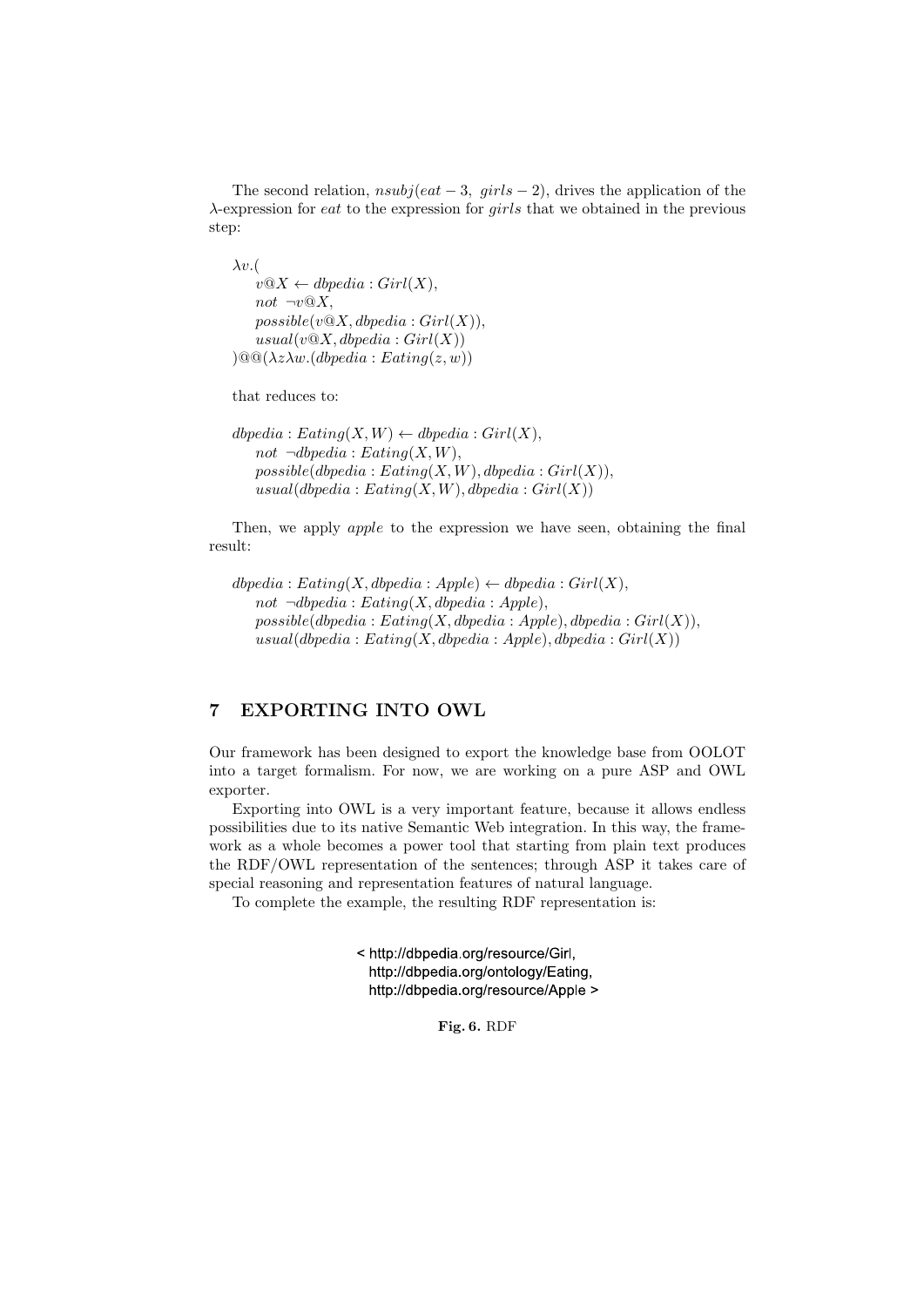The export into OWL has, at the present stage, some drawbacks, including loosing of some aspects of natural language that instead are perfectly managed in OOLOT. The export procedure is ongoing work, so there is room for improvement. Due to the nature of the problem, that is very complex, these aspects will be the subject of a future work.

## **8 CONCLUSION**

In this paper, we have proposed a comprehensive framework for extracting knowledge from natural language and representing the extracted knowledge in suitable formalisms so as to be able to reason about it and to enrich existing knowledge bases. The proposed framework is being developed and an implementation is under way and will be fully available in short time. The proposed approach incorporates the best aspects and results from previous related works and, although in the early stages, it exhibits a good potential and its prospects for future development are in our opinion really interesting.

Future improvements concern many aspects of the framework. First of all, we have to choose the best parser or establish how to combine the best aspects of all them. On the OOLOT side, there is the need to better formalize the language itself, and better investigate the reasoning capabilities that it allows, and how to take the best advantage from them.

The ontology-oriented integration is at a very early stage, and there is room for substantial improvements, including a better usage of the current reference ontologies, and the evaluation study about using an upper level ontology, in order to have a more homogeneous translation.

#### **References**

- 1. Bos, J., Markert, K.: Recognising textual entailment with logical inference. In: HLT '05: Proceedings of the conference on Human Language Technology and Empirical Methods in Natural Language Processing, Association for Computational Linguistics (2005) 628–635
- 2. Pereira, F., Shieber, S.: Prolog and natural-language analysis. Microtome Publishing (2002)
- 3. Auer, S., Bizer, C., Kobilarov, G., Lehmann, J., Cyganiak, R., Ives, Z.: Dbpedia: A nucleus for a web of open data. The Semantic Web (2007) 722–735
- 4. Kasneci, G., Ramanath, M., Suchanek, F., Weikum, G.: The YAGO-NAGA approach to knowledge discovery. SIGMOD Record **37**(4) (2008) 41–47
- 5. Baral, C., Dzifcak, J., Son, T.C.: Using answer set programming and lambda calculus to characterize natural language sentences with normatives and exceptions. In: Proceedings of the 23rd national conference on Artificial intelligence - Volume 2, AAAI Press (2008) 818–823
- 6. Kowalski, R.: Computational Logic and Human Thinking: How to be Artificially Intelligent - In Press
- 7. Chomsky, N.: Syntactic Structures. The MIT Press (1957)
- 8. Chomsky, N.: Three models for the description of language. IEEE Transactions on Information Theory **2**(3) (1956) 113–124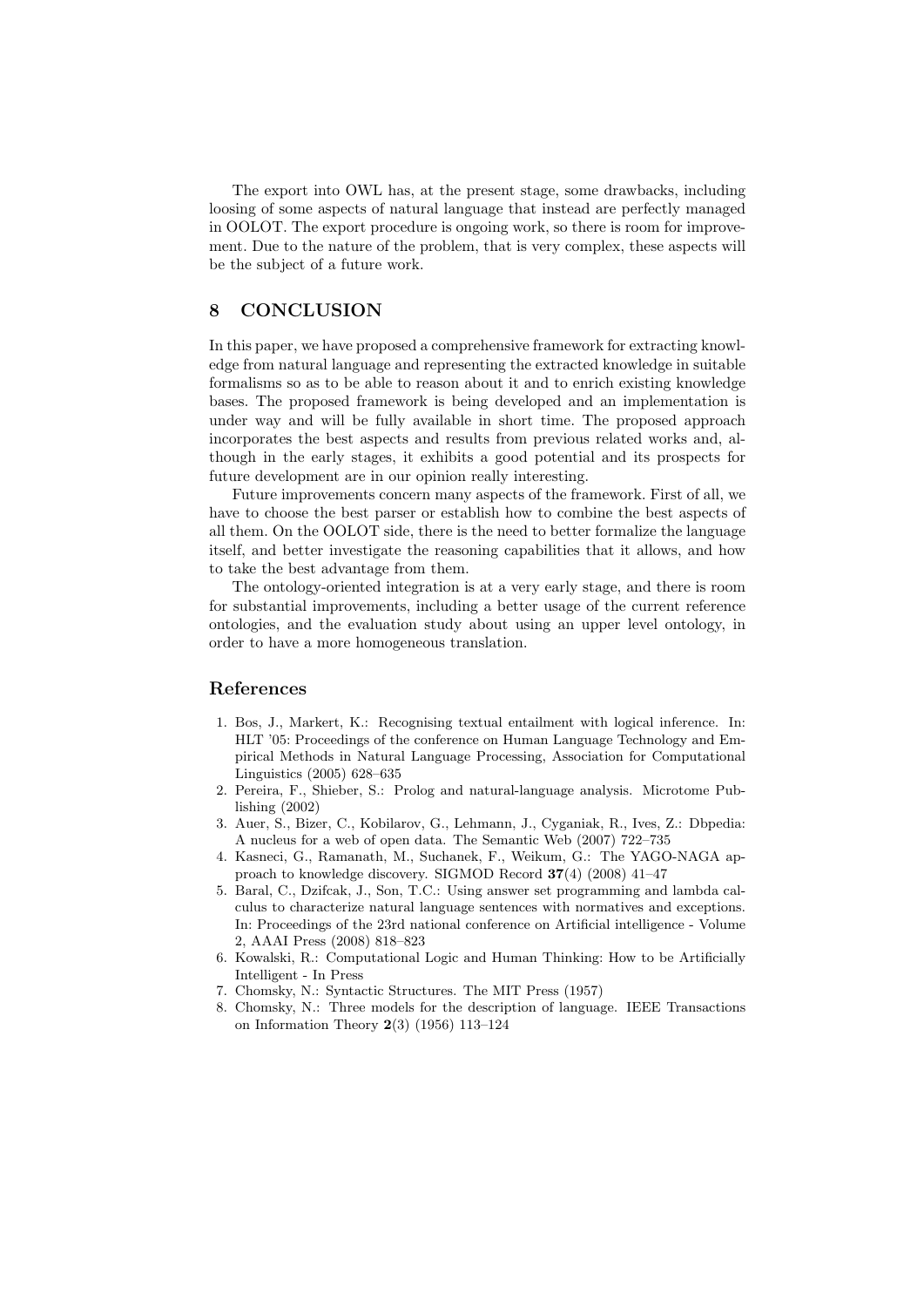- 9. Charniak, E.: Tree-bank grammars. In: Proceedings of the National Conference on Artificial Intelligence. (1996) 1031–1036
- 10. Charniak, E., Johnson, M.: Coarse-to-fine n-best parsing and maxent discriminative reranking. In: Proceedings of the 43rd Annual Meeting on Association for Computational Linguistics, Association for Computational Linguistics (2005) 173–180
- 11. Collins, M.: A new statistical parser based on bigram lexical dependencies. In: Proceedings of the 34th annual meeting on Association for Computational Linguistics, Association for Computational Linguistics (1996) 184–191
- 12. Collins, M.: Three generative, lexicalised models for statistical parsing. In: Proceedings of the 35th Annual Meeting of the Association for Computational Linguistics and Eighth Conference of the European Chapter of the Association for Computational Linguistics, Association for Computational Linguistics (1997) 16–23
- 13. McClosky, D., Charniak, E., Johnson, M.: Effective self-training for parsing. In: Proceedings of the main conference on Human Language Technology Conference of the North American Chapter of the Association of Computational Linguistics, Association for Computational Linguistics (2006) 152–159
- 14. Petrov, S., Barrett, L., Thibaux, R., Klein, D.: Learning accurate, compact, and interpretable tree annotation. In: Proceedings of the 21st International Conference on Computational Linguistics and the 44th annual meeting of the Association for Computational Linguistics, Association for Computational Linguistics (2006) 433– 440
- 15. Petrov, S., Klein, D.: Improved inference for unlexicalized parsing. In: Proceedings of NAACL HLT 2007. (2007) 404–411
- 16. de Marneffe, M., Manning, C.: The stanford typed dependencies representation. In: Coling 2008: Proceedings of the workshop on Cross-Framework and Cross-Domain Parser Evaluation, Association for Computational Linguistics (2008) 1–8
- 17. Tesnière, L.: Elèments de syntaxe structurale. Klincksieck, Paris (1959) ISBN 2252018615.
- 18. Neuhaus, P., Bröker, N.: The complexity of recognition of linguistically adequate dependency grammars. In: Proc. of ACL-97/EACL-97. (1997)
- 19. Klein, D., Manning, C.: Accurate unlexicalized parsing. In: Proceedings of the 41st Annual Meeting on Association for Computational Linguistics-Volume 1, Association for Computational Linguistics (2003) 423–430
- 20. Klein, D., Manning, C.: Fast exact inference with a factored model for natural language parsing. Advances in neural information processing systems (2003) 3–10
- 21. De Marneffe, M., MacCartney, B., Manning, C.: Generating typed dependency parses from phrase structure parses. In: Proceedings of LREC. Volume 6., Citeseer (2006) 449–454
- 22. Sleator, D., Temperley, D.: Parsing english with a link grammar. Arxiv preprint cmp-lg/9508004 (1995)
- 23. Cer, D., de Marneffe, M., Jurafsky, D., Manning, C.: Parsing to stanford dependencies: Trade-offs between speed and accuracy. LREC 2010 (2010)
- 24. : Index to link grammar documentation http://www.link.cs.cmu.edu/link/ dict/.
- 25. Banerjee, S., Pedersen, T.: An adapted lesk algorithm for word sense disambiguation using wordnet. Computational Linguistics and Intelligent Text Processing (2002) 117–171
- 26. Costantini, S., Paolucci, A.: Towards translating natural language sentences into asp. In: Proc. of the Intl. Worksh. on Answer Set Programming and Other Computing Paradigms (ASPOCP), Edimburgh. (2010)